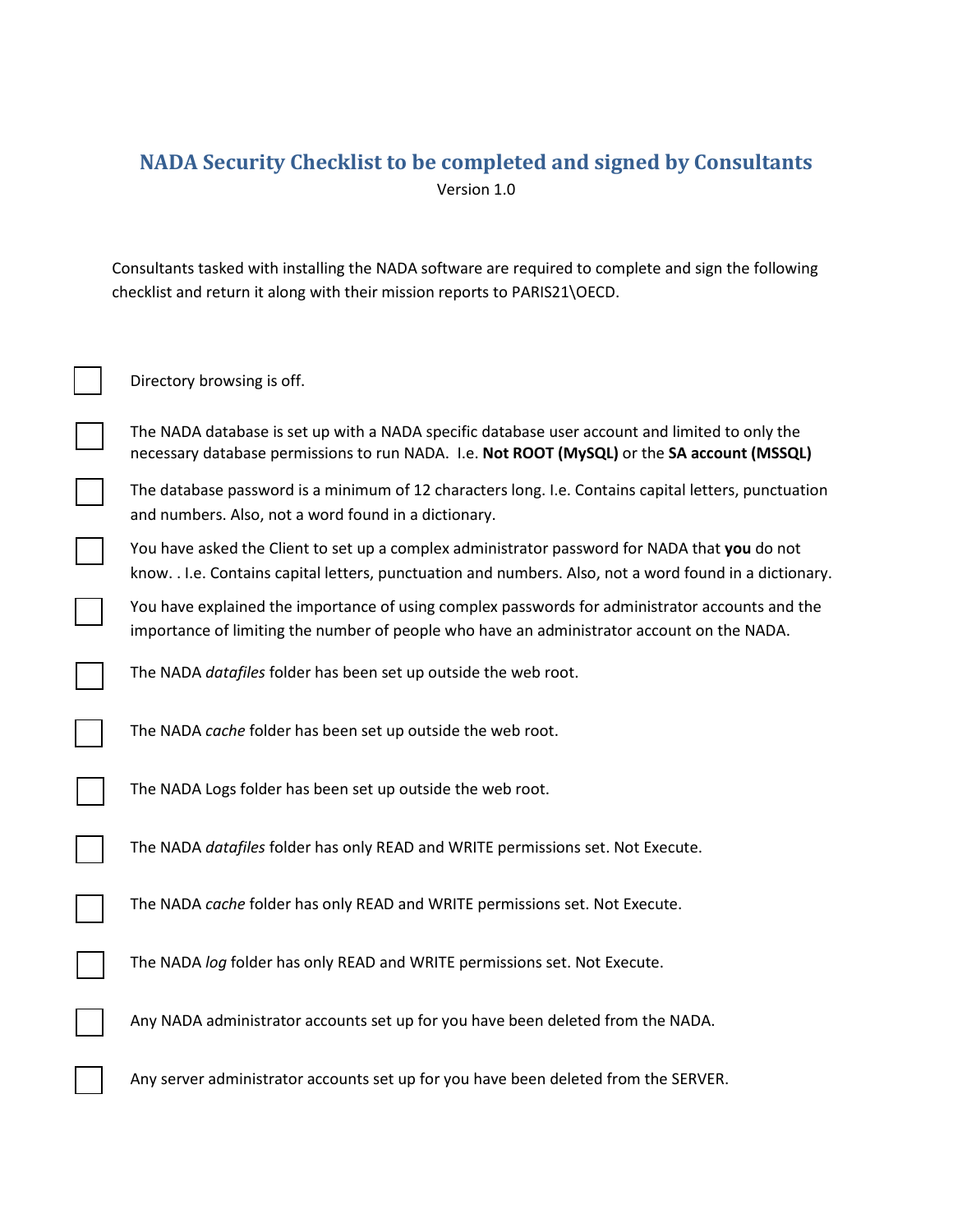| If you were given Cpanel access by the client then you have asked them to change that password so<br>you can no longer login.                                        |
|----------------------------------------------------------------------------------------------------------------------------------------------------------------------|
| All applications such as phpMyAdmin installed by you to facilitate the installation have been<br>uninstalled.                                                        |
| Any files such as ones containing Phpinfo() or other scripts placed by you on the server to test the<br>server environment have been removed. e.g. an info.php file. |
| The Administrator URL has been customized and is not the default admin URL                                                                                           |
| You have recommended that NADA be installed in a folder other than one called NADA. I.e. a custom<br>URL is set.                                                     |
| Instructions have been provided on how to backup the NADA files.                                                                                                     |
| Instructions have been provided on how to backup the NADA database.                                                                                                  |
| The NADA support contacts at the OECD and World Bank have been provided to the Client.<br>Info@ihsn.org                                                              |
| You have discussed the added security benefit of installing an SSL certificate for secure login and<br>encouraged the Client to purchase one if possible.            |
| If an SSL certificate is available on the server then you have enabled HTTPS login in the NADA<br>configuration.                                                     |
| Discussed and made aware to the Client the general security good practice points below.                                                                              |

Name: Contract Contract Contract Contract Contract Contract Contract Contract Contract Contract Contract Contract Contract Contract Contract Contract Contract Contract Contract Contract Contract Contract Contract Contract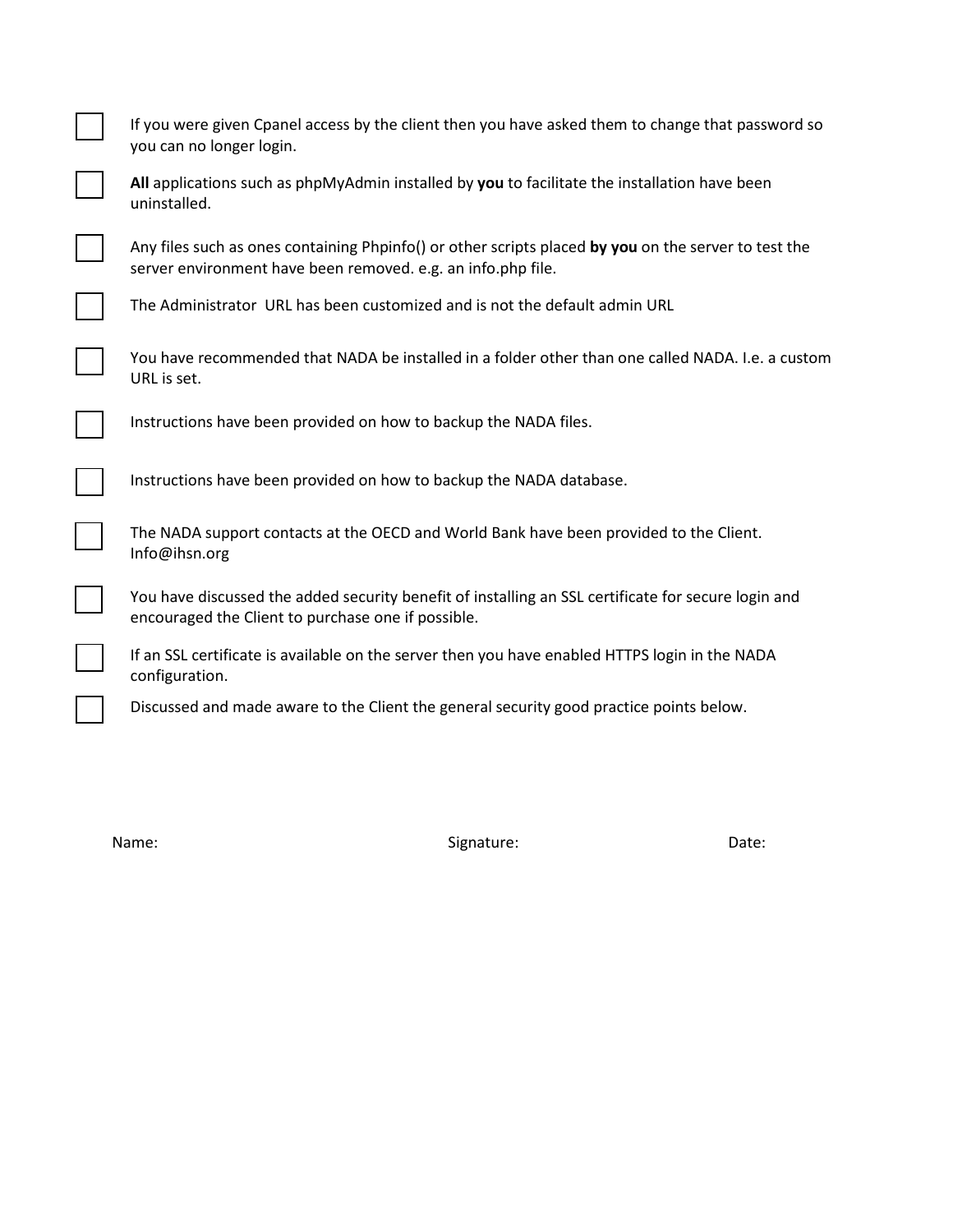# **Appendix: Resources**

## **General good practice, resources and guides.**

Web server and application security is important as breaches in security can lead to damage to the reputation of the organization.

- Don't install applications you don't need
- Remove all sample content (e.g. phpinfo) files and scripts used during development
- Disable services that are not needed for your a web server (e.g. ftp, LDAP, email server)
- Limit the number of users who have access to the server
- **Limit the roles of users on the server to the function they need to do (e.g. limit users who can start and stop services or alter directory or script permissions).**
- Limit folder permissions for script execution or web access to one directory only.
- Limit the uploading of files to directories that are not readable by the Web server. (in the case of NADA this would apply to the 'datafiles' folder ).
- Enforce password expiration
- Enforce password complexity
- Remove users who no longer work with the organization
- Ensure programs\Operating System and applications are fully security patched at all times. E.g. PHP should, if possible, be the latest supported version available from php.net.
- Enable server and application logging
- Monitor that firewalls are working
- Keep Anti-virus software up-to-date
- Keep a fully backed up version of your server programs\ applications and websites in a secure place (not on the web server).
- Disable directory listing.

If you are hosting your site externally with an Internet Service Provider (ISP) then some of the application patching, logging and firewall security is taken care of by them, but others remain your responsibility.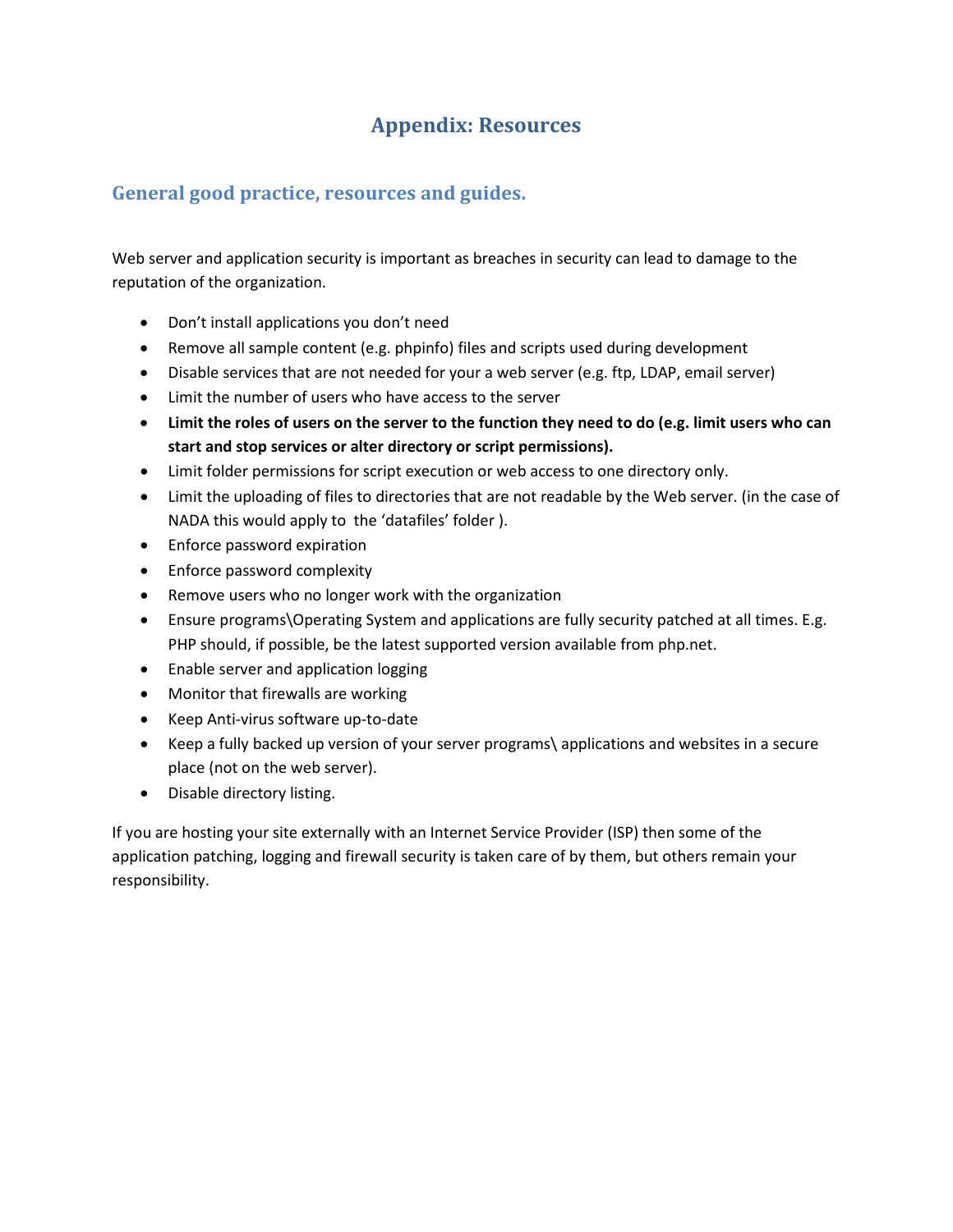## **Disable Directory listing on Apache**

#### **Disable directory browsing using .htaccess:**

- **Open your .htacces file**
- Look for **Options Indexes**
- If **Options Indexes** exists modify it to **Options -Indexes** or else add **Options -Indexes** as a new line
- The directory browsing feature should now be disabled

#### **Disable directory browsing using httpd.conf:**

- Open your httpd.conf, normally it located at /usr/local/apache/conf or /etc/httpd.conf
- Go to your Virtual Host settings and look for "**Options Indexes**"
- Change the Indexes to **-Indexes** if Option Indexes exists or else add the **Options -Indexes** line
- Restart your apache web server.
- The directory browsing feature should now be disabled

#### **Disable directory browsing in CPanel Share hosting environment:**

- Login to your CPanel
- Click on **Index Manager**
- Click on the directory name for which you want to disable the directory browsing
- Select **No Index** and click Save

## **Disable Directory listing in Microsoft IIS 6, 7+**

The methods used for this differ depending on the version of IIS you are using. Here are some resources you might find helpful.

[http://technet.microsoft.com/en-us/library/cc731109\(v=ws.10\).aspx](http://technet.microsoft.com/en-us/library/cc731109(v=ws.10).aspx)

<http://www.iis.net/ConfigReference/system.webServer/directoryBrowse>

<http://technet.microsoft.com/en-us/library/cc732820.aspx>

## **Creating user accounts and databases in MySQL**

*Sample command sequence for setting up a database user for the NADA – the goal being to avoid using Root for your NADA configuration.*